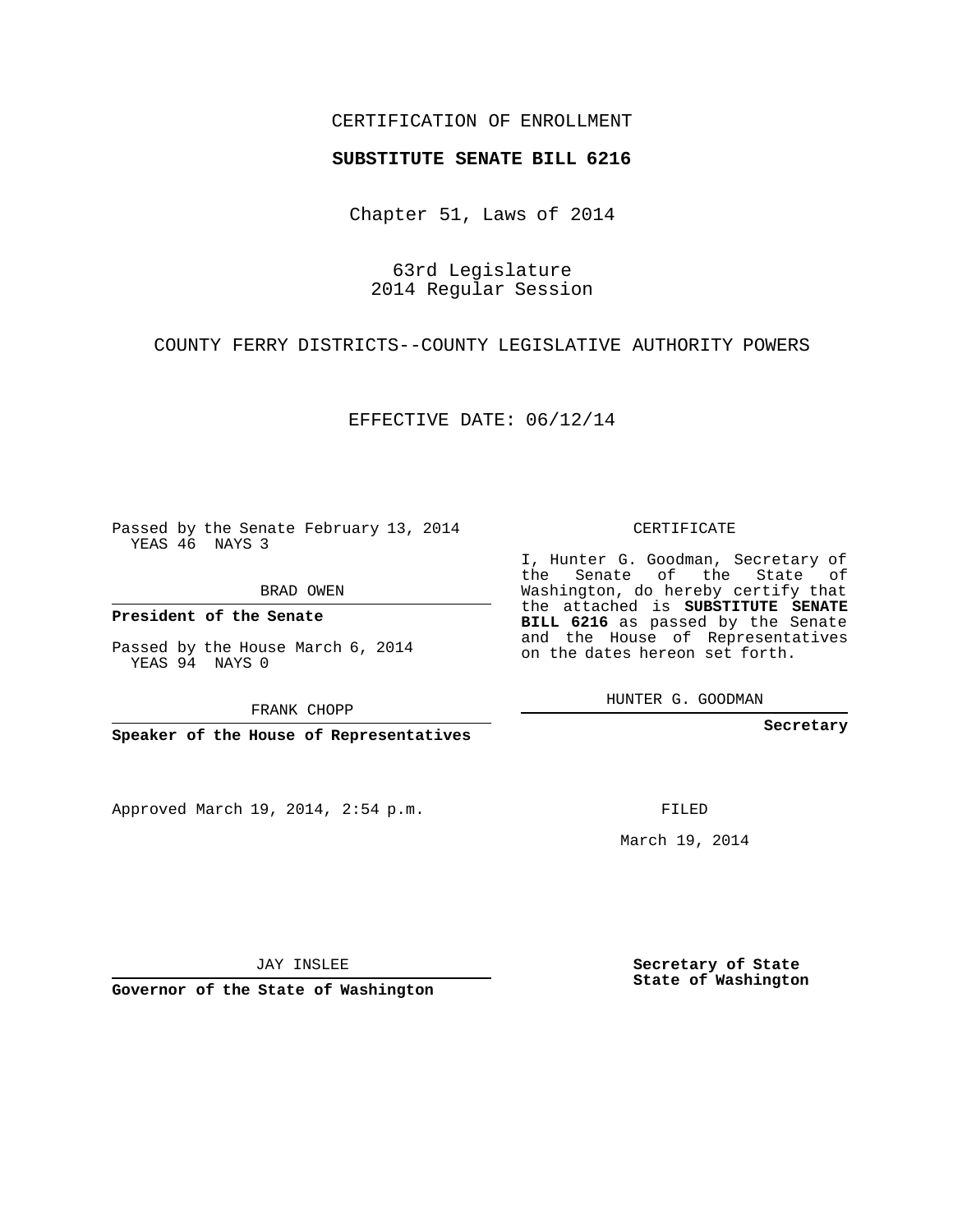## **SUBSTITUTE SENATE BILL 6216** \_\_\_\_\_\_\_\_\_\_\_\_\_\_\_\_\_\_\_\_\_\_\_\_\_\_\_\_\_\_\_\_\_\_\_\_\_\_\_\_\_\_\_\_\_

\_\_\_\_\_\_\_\_\_\_\_\_\_\_\_\_\_\_\_\_\_\_\_\_\_\_\_\_\_\_\_\_\_\_\_\_\_\_\_\_\_\_\_\_\_

Passed Legislature - 2014 Regular Session

**State of Washington 63rd Legislature 2014 Regular Session By** Senate Transportation (originally sponsored by Senators Eide and King)

READ FIRST TIME 01/30/14.

 AN ACT Relating to county ferries; and adding a new chapter to Title 36 RCW.

BE IT ENACTED BY THE LEGISLATURE OF THE STATE OF WASHINGTON:

 NEW SECTION. **Sec. 1.** Any county with a population of one million or more in which a county ferry district has been established pursuant to RCW 36.54.110 through 36.54.190 with boundaries coterminous with the boundaries of the county may by ordinance or resolution of the county legislative authority assume the rights, powers, functions, and obligations of the county ferry district in accordance with this chapter.

 NEW SECTION. **Sec. 2.** The assumption of the rights, powers, functions, and obligations of a county ferry district may be initiated by the adoption of an ordinance or a resolution by the county legislative authority indicating its intention to conduct a hearing concerning the assumption of such rights, powers, functions, and obligations. If the county legislative authority adopts such an ordinance or a resolution of intention, the ordinance or resolution must set a time and place at which the county legislative authority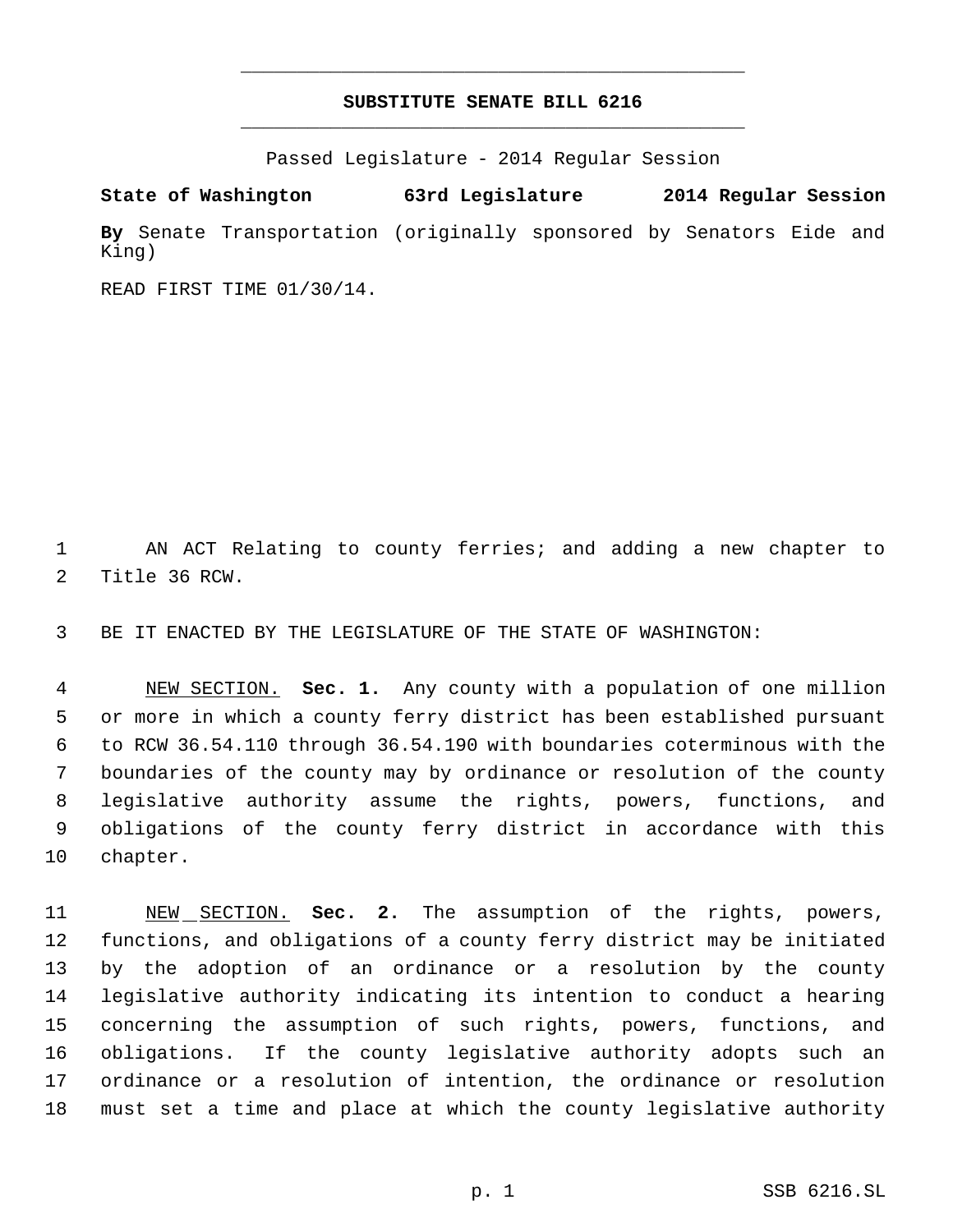will consider the proposed assumption of the rights, powers, functions, and obligations of the county ferry district, and must state that all persons interested may appear and be heard. The ordinance or resolution of intention must be published at least two times during the two weeks preceding the scheduled hearing in newspapers of daily general circulation printed or published in the county in which the county ferry district is to be located.

 NEW SECTION. **Sec. 3.** At the time scheduled for the hearing in the ordinance or resolution of intention, the county legislative authority must consider the assumption of the rights, powers, functions, and obligations of the county ferry district and hear those appearing and all protests and objections to it. The county legislative authority may continue the hearing from time to time, not exceeding sixty days in all.

 NEW SECTION. **Sec. 4.** (1) If, after receiving testimony, the county legislative authority determines that the public interest or welfare would be satisfied by the county assuming the rights, powers, immunities, functions, and obligations of the county ferry district, the county legislative authority may declare that to be its intent and assume such rights, powers, immunities, functions, and obligations by ordinance or resolution, providing that the county is vested with every right, power, immunity, function, and obligation currently granted to or possessed by the county ferry district pursuant to RCW 36.54.110 through 36.54.190. However, in exercising such rights, powers, immunities, functions, and obligations, all actions must be taken in the name of the county and title to all property or property rights vest in the county.

 (2) Upon assumption of the rights, powers, immunities, functions, and obligations of the county ferry district by the county: The governing body established pursuant to RCW 36.54.110(5) must be abolished; RCW 36.54.110(5) does not apply to the county; and the county legislative authority is vested with all rights, powers, immunities, functions, and obligations otherwise vested by law in the governing board of the county ferry district. However, in any county with a home rule charter, such rights, powers, functions, and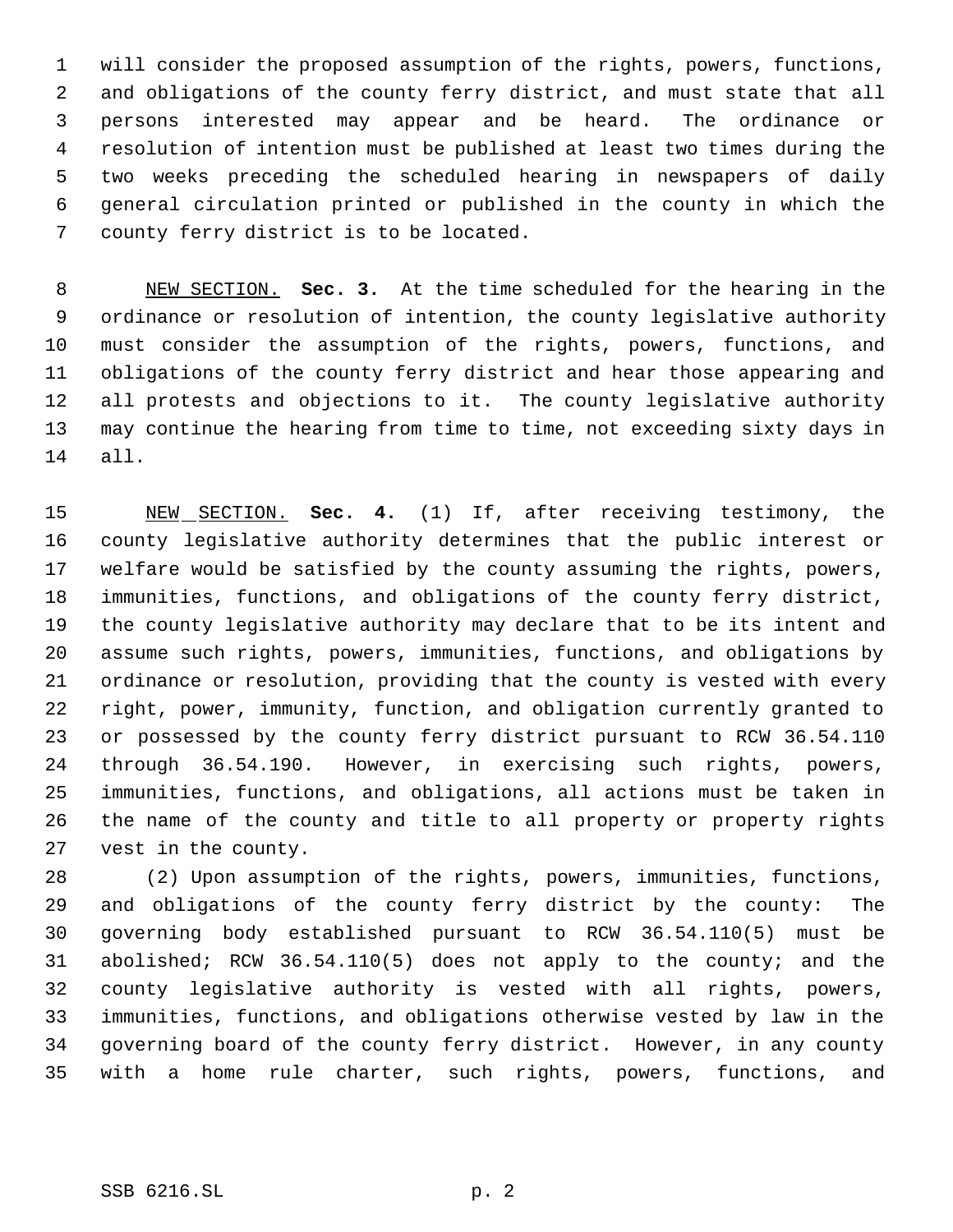obligations vest in accordance with the executive and legislative responsibilities defined in such charter.

 NEW SECTION. **Sec. 5.** Employees and personnel of the county ferry district do not automatically become employees of the county.

 NEW SECTION. **Sec. 6.** No transfer of any function made pursuant to this chapter may be construed to impair or alter any existing rights acquired under RCW 36.54.110 through 36.54.190 or any other provision of law relating to county ferry districts, nor as impairing or altering any actions, activities, or proceedings validated thereunder, nor as impairing or altering any civil or criminal proceedings instituted thereunder, nor any rule, regulation, or order promulgated thereunder, 12 nor any administrative action taken thereunder; and neither the assumption of control of any county ferry district function by a county, nor any transfer of rights, powers, functions, and obligations as provided in this chapter, may impair or alter the validity of any act performed by such county ferry district or division thereof or any officer thereof prior to the assumption of such rights, powers, functions, and obligations by any county as authorized by this chapter. Furthermore, an ad valorem property tax levy upon real and personal property authorized under RCW 36.54.130 and levied by a county as authorized under this chapter must be treated as a levy by a county ferry district for all purposes including, but not limited to, limitations on levies contained in RCW 84.52.043.

 NEW SECTION. **Sec. 7.** (1) All rules and regulations, and all pending business before the board of any county ferry district transferred pursuant to this chapter must be continued and acted upon by the county.

 (2) All existing contracts and obligations of the transferred county ferry district remain in full force and effect, and must be performed by the county. A transfer authorized in this chapter does not affect the validity of any official act performed by any official or employee prior to the transfer authorized pursuant to this chapter.

NEW SECTION. **Sec. 8.** (1) When the rights, powers, functions, and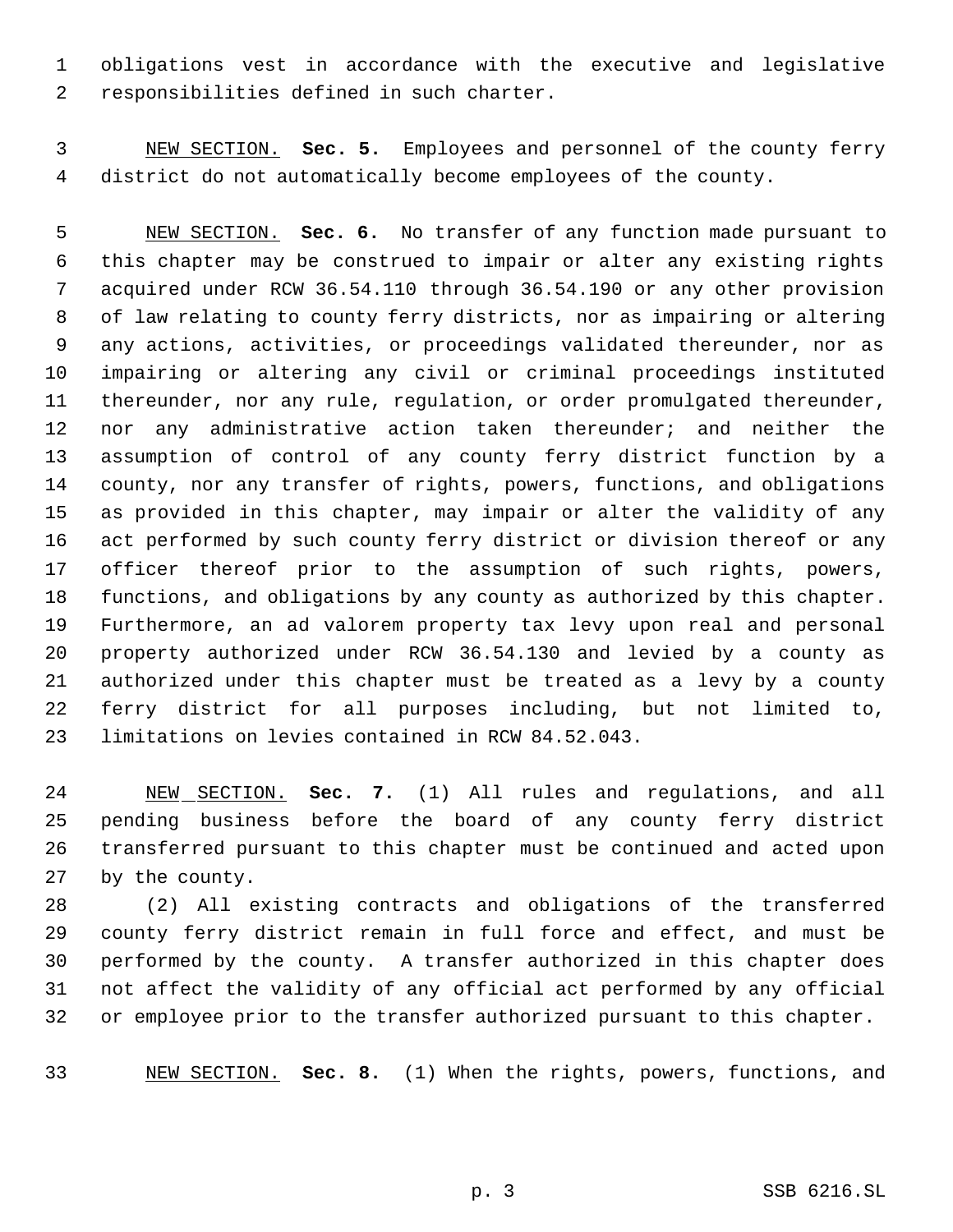obligations of a county ferry district are transferred pursuant to this chapter, all real and personal property owned by the county ferry district becomes that of the county.

 (2) All reports, documents, surveys, books, records, files, papers, or other writings relating to the administration of the powers, duties, and functions transferred pursuant to this chapter and available to the county ferry district must be made available to the county.

 (3) All cabinets, furniture, office equipment, motor vehicles, and other tangible property employed in carrying out the rights, powers, functions, and obligations transferred under this chapter and available to the county ferry district must be made available to the county.

 (4) All funds, credits, or other assets held in connection with powers, duties, and functions transferred under this chapter must be assigned to the county.

 (5) Any appropriations or federal grant made to the county ferry district for the purpose of carrying out the rights, powers, functions, and obligations authorized to be assumed by a county pursuant to this chapter, on the effective date of such transfer, must be credited to the county for the purpose of carrying out such transferred rights, powers, functions, and obligations.

 NEW SECTION. **Sec. 9.** (1) The county must assume and agree to provide for the payment of all of the indebtedness of the county ferry district, including the payment and retirement of outstanding general obligation and revenue bonds issued by the county ferry district. Until the indebtedness of a county ferry district assumed by a county under this chapter has been discharged, all property within the boundaries of the county ferry district and the owners and occupants of that property continue to be liable for taxes, special assessments, and other charges legally pledged to pay the indebtedness of the county ferry district. The county must assume the obligation of causing the payment of such indebtedness, collecting such taxes, assessments, and charges, and observing and performing the other contractual obligations of the county ferry district. The legislative authority of the county must act in the same manner as the governing body of the county ferry district for the purpose of certifying the amount of any property tax to be levied and collected therein, and may cause service and other charges and assessments to be collected from such property or owners or